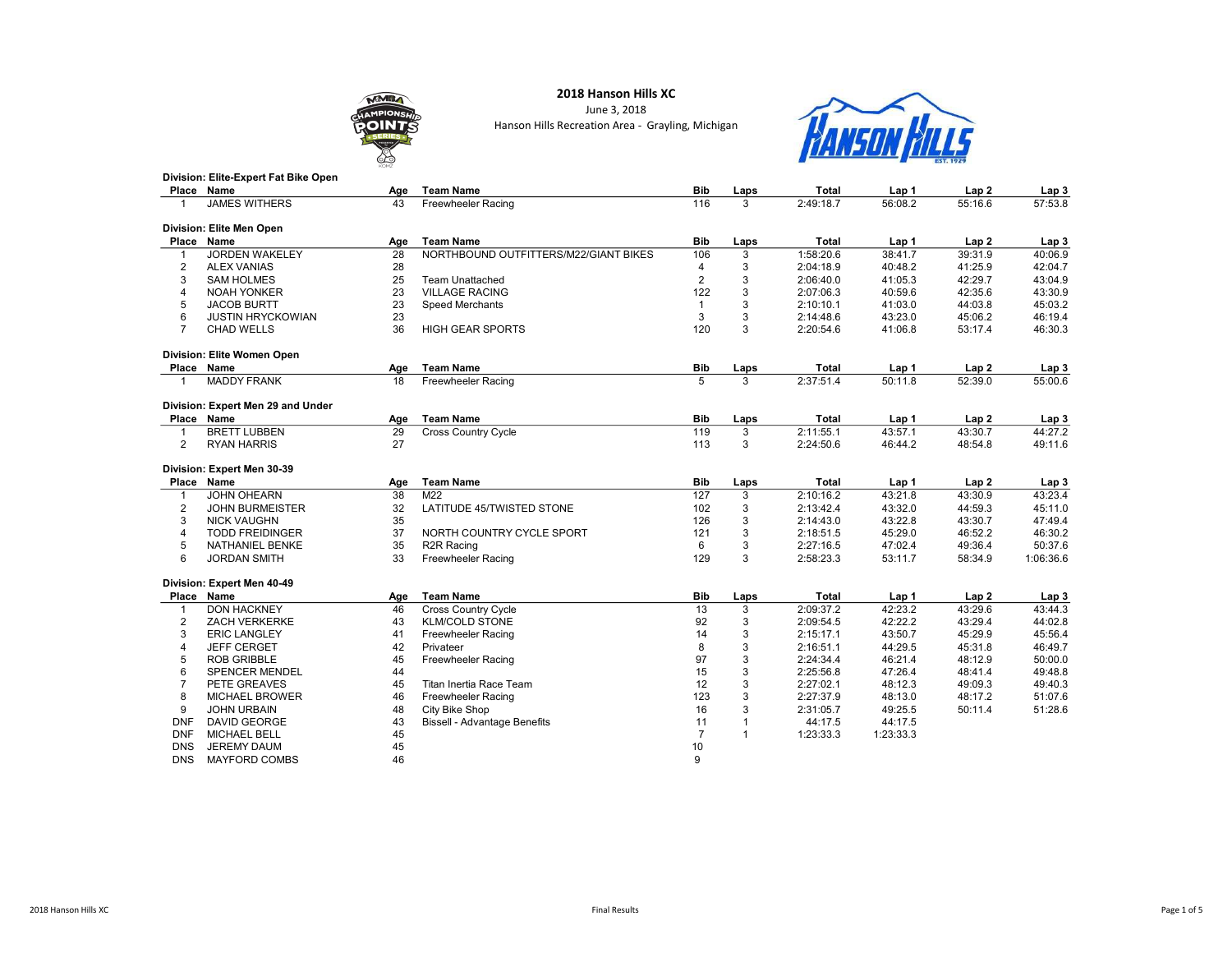## **MMIN**

Division: Expert Men 50 and Over

### 2018 Hanson Hills XC

June 3, 2018 Hanson Hills Recreation Area - Grayling, Michigan



|                | Place Name                              | Age       | <b>Team Name</b>                           | <b>Bib</b> | Laps                    | <b>Total</b> | Lap 1     | Lap <sub>2</sub>   | Lap <sub>3</sub> |
|----------------|-----------------------------------------|-----------|--------------------------------------------|------------|-------------------------|--------------|-----------|--------------------|------------------|
| $\mathbf{1}$   | <b>MARK SPORE</b>                       | 50        | <b>Cross Country Cycle</b>                 | 96         | 3                       | 2:08:43.9    | 42:43.3   | 42:46.7            | 43:13.8          |
| $\overline{2}$ | <b>ARMANDO VEGA</b>                     | 52        | <b>MAIN STREET/MPI</b>                     | 130        | 3                       | 2:10:59.7    | 42:43.8   | 43:24.4            | 44:51.4          |
| 3              | <b>JIMMY MCMURRAY</b>                   | 53        | <b>Freewheeler Racing</b>                  | 17         | 3                       | 2:16:49.6    | 44:55.3   | 45:48.8            | 46:05.5          |
| 4              | <b>TERRY RITTER</b>                     | 52        |                                            | 18         | 3                       | 2:16:50.7    | 45:16.5   | 45:29.0            | 46:05.2          |
| 5              | <b>BRIAN NEELEY</b>                     | 50        |                                            | 110        | 3                       | 2:25:57.1    | 47:13.0   | 48:05.9            | 50:38.1          |
| 6              | DAN PACKER SR                           | 64        | City Bike Shop                             | 108        | 3                       | 2:36:25.9    | 49:16.7   | 51:45.9            | 55:23.2          |
| $\overline{7}$ | <b>TODD WANLEY</b>                      | 57        |                                            | 19         | 3                       | 2:41:55.9    | 52:07.5   | 53:47.9            | 56:00.4          |
| <b>DNF</b>     | <b>ROBERT HALL</b>                      | 51        | City Bike Shop                             | 98         | 1                       | 1:06:46.6    | 1:06:46.6 |                    |                  |
|                | Division: Expert Women Open             |           |                                            |            |                         |              |           |                    |                  |
|                | Place Name                              |           | <b>Team Name</b>                           | <b>Bib</b> |                         | Total        | Lap 1     | Lap <sub>2</sub>   | Lap <sub>3</sub> |
|                | <b>KATE GINSBACH</b>                    | Age<br>29 |                                            | 20         | Laps                    | 2:43:36.3    | 51:25.7   |                    |                  |
| $\mathbf{1}$   |                                         | 35        |                                            | 128        | 3                       | 2:45:15.9    | 53:36.8   | 54:11.9<br>53:51.5 | 57:58.6          |
| $\overline{2}$ | <b>ERICA OHEARN</b>                     |           |                                            |            | 3                       |              |           |                    | 57:47.5          |
| 3              | <b>ABIGAIL SIGAL</b>                    | 36        | R2R Racing                                 | 101        | 3                       | 2:50:22.4    | 52:47.5   | 57:40.6            | 59:54.3          |
|                | Division: Elite-Expert SingleSpeed Open |           |                                            |            |                         |              |           |                    |                  |
|                | Place Name                              | Age       | <b>Team Name</b>                           | <b>Bib</b> | Laps                    | <b>Total</b> | Lap 1     | Lap <sub>2</sub>   | Lap <sub>3</sub> |
| $\mathbf{1}$   | <b>DAN PACKER</b>                       | 40        | City Bike Shop                             | 107        | 3                       | 2:27:18.4    | 47:10.3   | 49:01.2            | 51:06.8          |
| $\overline{2}$ | <b>JOHN KEYES</b>                       | 33        | I Love My Bicycle                          | 21         | 3                       | 2:32:02.6    | 49:35.5   | 50:55.3            | 51:31.7          |
|                | Division: Sport Women 19-39             |           |                                            |            |                         |              |           |                    |                  |
|                | Place Name                              | Age       | <b>Team Name</b>                           | <b>Bib</b> | Laps                    | Total        | Lap 1     | Lap2               |                  |
| $\mathbf{1}$   | <b>SARAH RUTLEDGE</b>                   | 24        |                                            | 23         | $\overline{2}$          | 1:54:52.2    | 54:46.0   | 1:00:06.1          |                  |
| $\overline{2}$ | <b>MELINDA GUBBINS</b>                  | 40        |                                            | 22         | $\overline{2}$          | 2:02:37.1    | 56:11.7   | 1:06:25.4          |                  |
|                |                                         |           |                                            |            |                         |              |           |                    |                  |
|                | Division: Sport Women 40 and Over       |           |                                            |            |                         |              |           |                    |                  |
|                | Place Name                              | Age       | <b>Team Name</b>                           | <b>Bib</b> | Laps                    | <b>Total</b> | Lap 1     | Lap2               |                  |
| $\mathbf{1}$   | <b>JONI SOMMERVILLE</b>                 | 54        | <b>MCLAIN RACE TEAM</b>                    | 150        | 2                       | 1:55:46.1    | 54:55.8   | 1:00:50.3          |                  |
| <b>DNS</b>     | <b>KIM KELLEY</b>                       | 56        |                                            | 24         |                         |              |           |                    |                  |
|                |                                         |           |                                            |            |                         |              |           |                    |                  |
|                | Division: Sport Men 14 and Under        |           |                                            |            |                         |              |           |                    |                  |
|                | Place Name                              | Age       | <b>Team Name</b>                           | <b>Bib</b> | Laps                    | <b>Total</b> | Lap 1     | Lap2               |                  |
| $\mathbf{1}$   | <b>JOHN WITHERS</b>                     | 14        |                                            | 117        | $\overline{\mathbf{c}}$ | 1:59:34.0    | 57:37.9   | 1:01:56.1          |                  |
| 2              | <b>HUNTER POST</b>                      | 13        |                                            | 25         | $\overline{2}$          | 2:16:06.8    | 1:00:21.3 | 1:15:45.5          |                  |
|                | Division: Sport Men 15-18               |           |                                            |            |                         |              |           |                    |                  |
|                |                                         |           |                                            |            |                         |              |           |                    |                  |
|                | Place Name                              | Age       | <b>Team Name</b>                           | <b>Bib</b> | Laps                    | Total        | Lap 1     | Lap <sub>2</sub>   |                  |
| $\mathbf 1$    | <b>DAVID BROWER</b>                     | 15        | Freewheeler Racing                         | 27         | 2                       | 1:41:57.5    | 50:38.6   | 51:18.9            |                  |
| $\overline{2}$ | <b>LOGAN BARKSDALE</b>                  | 15        | <b>Freewheeler Racing</b>                  | 26         | 2                       | 2:06:13.5    | 1:00:57.5 | 1:05:16.0          |                  |
|                | Division: Sport Men 19-29               |           |                                            |            |                         |              |           |                    |                  |
|                | Place Name                              | Age       | <b>Team Name</b>                           | <b>Bib</b> | Laps                    | <b>Total</b> | Lap 1     | Lap <sub>2</sub>   |                  |
| $\mathbf{1}$   | <b>JASON SALIGA</b>                     | 23        |                                            | 100        | $\overline{2}$          | 1:32:55.2    | 45:56.1   | 46:59.1            |                  |
| 2              | <b>JERON BUSHONG</b>                    | 29        | Freewheeler Racing / Santa Cruz Grassroots | 28         | $\boldsymbol{2}$        | 1:35:38.8    | 46:09.7   | 49:29.0            |                  |
| 3              | <b>AUSTIN LEECK</b>                     | 26        | Austin Brothers Beer Co.                   | 29         | 2                       | 1:39:39.7    | 48:48.5   | 50:51.1            |                  |
| $\overline{4}$ | <b>DANIEL RIGGS</b>                     | 25        |                                            | 30         | 2                       | 1:42:26.7    | 49:55.7   | 52:30.9            |                  |
| 5              | <b>KEVIN VIGUILLA</b>                   | 27        |                                            | 125        | $\overline{2}$          | 2:08:21.9    | 1:01:27.4 | 1:06:54.4          |                  |
| <b>DNS</b>     | <b>DALTON ZANETTI</b>                   | 28        |                                            | 31         |                         |              |           |                    |                  |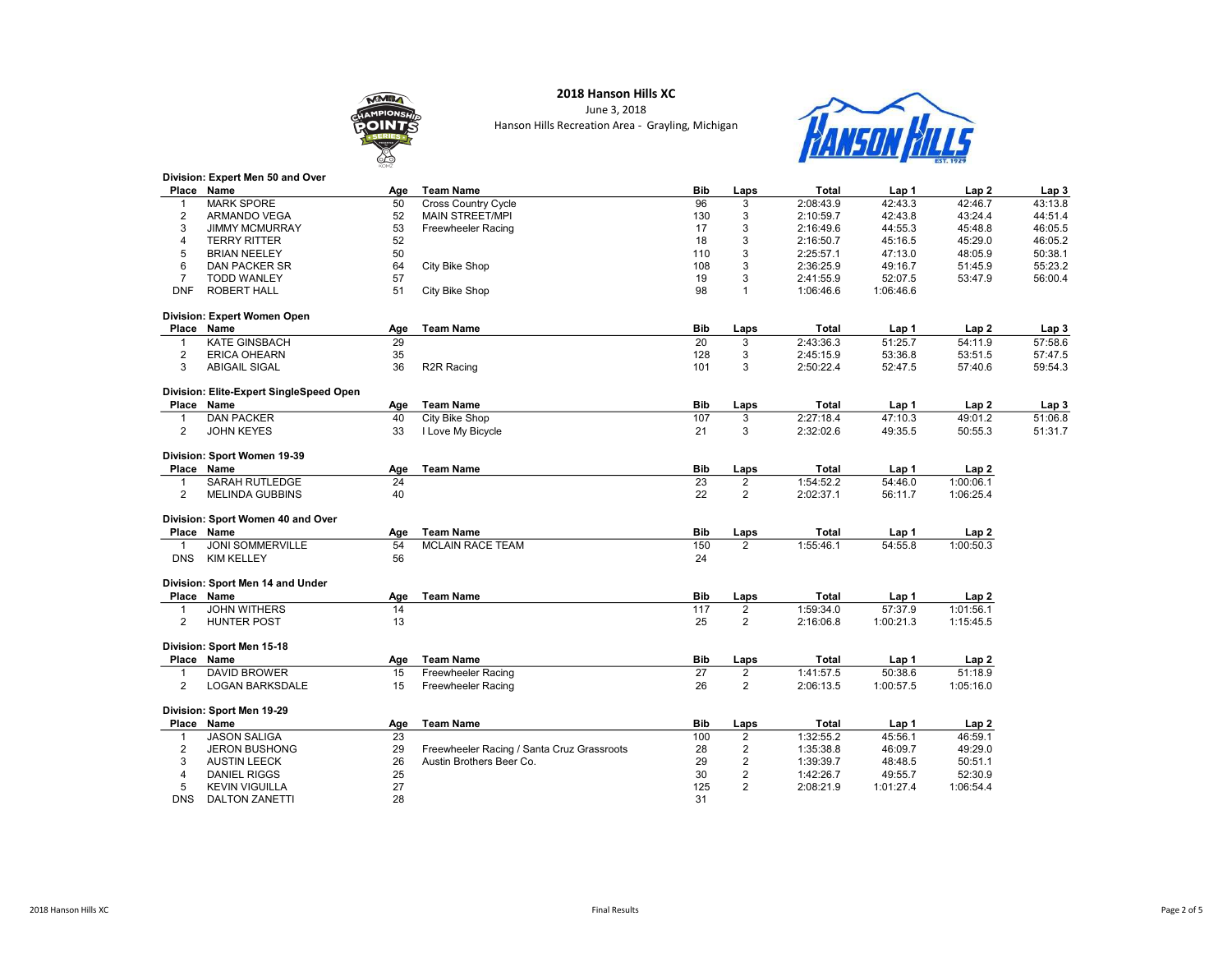### **MMB** OIN

# **HANSON HILLS**

|                         | Division: Sport Men 30-34 |     |                             |            |                         |              |           |                  |
|-------------------------|---------------------------|-----|-----------------------------|------------|-------------------------|--------------|-----------|------------------|
|                         | Place Name                | Age | <b>Team Name</b>            | <b>Bib</b> | Laps                    | <b>Total</b> | Lap 1     | Lap <sub>2</sub> |
| $\mathbf{1}$            | <b>TRAVIS PLOTNER</b>     | 31  | Wheels In Motion            | 34         | $\overline{2}$          | 1:37:44.3    | 48:45.5   | 48:58.8          |
| $\sqrt{2}$              | <b>MATT MIEDEMA</b>       | 31  | Main Street Bicycle Company | 33         | $\overline{2}$          | 1:44:02.9    | 51:23.5   | 52:39.4          |
| 3                       | <b>MATT FAIN</b>          | 35  | City Bike Shop              | 32         | $\overline{2}$          | 1:45:31.4    | 51:23.1   | 54:08.2          |
|                         | Division: Sport Men 35-39 |     |                             |            |                         |              |           |                  |
|                         | Place Name                | Age | <b>Team Name</b>            | <b>Bib</b> | Laps                    | Total        | Lap 1     | Lap <sub>2</sub> |
| $\mathbf{1}$            | <b>CHARLIE HARRISON</b>   | 39  |                             | 94         | $\overline{2}$          | 1:37:53.5    | 48:43.2   | 49:10.3          |
| $\overline{2}$          | <b>SCOTT KLOMP</b>        | 36  |                             | 112        | $\overline{c}$          | 1:38:20.9    | 48:35.7   | 49:45.1          |
| 3                       | <b>ALEX PINA</b>          | 38  | City Bike Shop              | 124        | $\overline{2}$          | 1:38:37.9    | 48:55.7   | 49:42.1          |
| $\overline{\mathbf{4}}$ | <b>HANK PASSMORE</b>      | 36  | R <sub>2R</sub> Racing      | 37         | $\overline{c}$          | 1:38:52.0    | 48:55.3   | 49:56.7          |
| 5                       | <b>BRANDON MUNSON</b>     | 37  | R <sub>2R</sub> Racing      | 111        | $\overline{2}$          | 1:40:15.0    | 48:40.1   | 51:34.9          |
| 6                       | MICHAEL SEMAAN            | 37  | <b>KLM/COLD STONE</b>       | 38         | $\overline{2}$          | 1:44:04.6    | 51:07.0   | 52:57.5          |
| $\boldsymbol{7}$        | <b>SCOTT KUHNS</b>        | 39  | City Bike Shop              | 36         | $\overline{c}$          | 1:48:57.0    | 52:12.0   | 56:44.9          |
| 8                       | <b>CHAD WESTHOUSE</b>     | 36  | FLAT RIVER CYCLING TEAM     | 109        | $\overline{2}$          | 1:51:55.4    | 55:01.8   | 56:53.6          |
| 9                       | <b>ERIC DELINE</b>        | 36  | Maximum Effort              | 35         | $\overline{2}$          | 2:02:31.0    | 59:20.7   | 1:03:10.2        |
|                         | Division: Sport Men 40-44 |     |                             |            |                         |              |           |                  |
|                         | Place Name                | Age | <b>Team Name</b>            | <b>Bib</b> | Laps                    | <b>Total</b> | Lap 1     | Lap 2            |
| 1                       | <b>BRETT MILLER</b>       | 41  |                             | 41         | $\overline{\mathbf{c}}$ | 1:33:59.6    | 46:21.7   | 47:37.8          |
| $\overline{2}$          | <b>JOE BARKER</b>         | 41  | <b>FJB</b>                  | 95         | $\overline{c}$          | 1:34:00.3    | 46:22.8   | 47:37.4          |
| 3                       | MATTHEW WLODARCZAK        | 42  | MI-XC                       | 42         | $\overline{\mathbf{c}}$ | 1:41:50.9    | 49:26.4   | 52:24.5          |
| $\overline{4}$          | <b>CHAD BECKETT</b>       | 44  |                             | 105        | $\overline{2}$          | 1:43:30.7    | 50:32.6   | 52:58.0          |
| 5                       | <b>ALAN BENSON</b>        | 43  | City Bike Shop              | 39         | $\overline{2}$          | 1:52:46.0    | 53:43.2   | 59:02.8          |
| 6                       | <b>SEBASTIAN GON</b>      | 40  |                             | 40         | $\overline{2}$          | 1:57:18.9    | 1:05:58.9 | 51:20.0          |
|                         | Division: Sport Men 45-49 |     |                             |            |                         |              |           |                  |
|                         | Place Name                | Age | <b>Team Name</b>            | <b>Bib</b> | Laps                    | <b>Total</b> | Lap 1     | Lap 2            |
| 1                       | <b>RUSTY NAIMO</b>        | 47  | CarboRocket                 | 44         | $\overline{c}$          | 1:37:01.7    | 47:42.1   | 49:19.6          |
| $\overline{2}$          | <b>MICHAEL REEVES</b>     | 48  | R <sub>2R</sub> Racing      | 45         | $\overline{c}$          | 1:38:28.4    | 48:00.0   | 50:28.3          |
| 3                       | <b>DJ KENNEY</b>          | 45  | City Bike Shop              | 99         | $\overline{2}$          | 1:42:38.9    | 50:01.8   | 52:37.0          |
| $\overline{\mathbf{4}}$ | <b>DEREK BEAUMONT</b>     | 46  | R <sub>2R</sub> Racing      | 43         | $\overline{2}$          | 1:45:41.2    | 51:32.3   | 54:08.9          |
| 5                       | <b>JASON FRANK</b>        | 47  | <b>Freewheeler Racing</b>   | 118        | $\overline{2}$          | 1:50:18.5    | 55:16.6   | 55:01.9          |
| 6                       | <b>BRET DITTENBER</b>     | 48  |                             | 103        | $\overline{2}$          | 2:08:42.9    | 1:02:42.8 | 1:06:00.0        |
| $\overline{7}$          | <b>JASON WARDEN</b>       | 46  | <b>Cross Country Cycle</b>  | 999        | $\overline{2}$          | 2:23:22.8    | 1:09:36.3 | 1:13:46.5        |
|                         | Division: Sport Men 50-59 |     |                             |            |                         |              |           |                  |
| Place                   | Name                      | Age | <b>Team Name</b>            | Bib        | Laps                    | Total        | Lap 1     | Lap 2            |
| $\mathbf{1}$            | <b>JEFF BURRETT</b>       | 50  | City Bike Shop              | 156        | $\overline{2}$          | 1:37:46.1    | 47:20.0   | 50:26.0          |
| $\overline{2}$          | <b>RICK NUDD</b>          | 50  | MAUMEE VALLEY WHEELMEN      | 153        | $\overline{2}$          | 1:38:44.7    | 47:20.3   | 51:24.4          |
| 3                       | <b>DARREN MATTHEWS</b>    | 51  | <b>TEAM NAZ/HOMETOWN</b>    | 149        | $\overline{2}$          | 1:38:53.3    | 48:21.3   | 50:32.0          |
| $\overline{\mathbf{4}}$ | <b>JIM KOVACIK</b>        | 55  | Team Aberdeen               | 49         | $\overline{2}$          | 1:40:39.9    | 48:25.9   | 52:13.9          |
| 5                       | <b>LINC WEHRLY</b>        | 56  | <b>Hometown Bikes</b>       | 52         | $\overline{c}$          | 1:40:58.2    | 50:16.3   | 50:41.8          |
| 6                       | <b>DOUG HELLAND</b>       | 52  | Wheels in Motion   Trek     | 47         | $\overline{2}$          | 1:41:58.7    | 50:15.8   | 51:42.9          |
| $\boldsymbol{7}$        | <b>BOB ROCK</b>           | 52  |                             | 154        | $\overline{2}$          | 1:42:26.3    | 50:47.7   | 51:38.6          |
| 8                       | <b>ROBERT STRAW</b>       | 54  | R <sub>2R</sub> Racing      | 51         | $\overline{\mathbf{c}}$ | 1:44:16.4    | 50:40.7   | 53:35.7          |
| 9                       | <b>DEAN WIEGAND</b>       | 52  |                             | 54         | $\overline{2}$          | 1:44:16.6    | 50:44.2   | 53:32.3          |
| 10                      | DANIEL HRYCKOWIAN         | 52  |                             | 48         | $\overline{2}$          | 1:46:23.9    | 50:41.7   | 55:42.1          |
| 11                      | <b>JERRY MALLARD</b>      | 57  |                             | 138        | $\overline{2}$          | 1:46:53.4    | 52:06.8   | 54:46.5          |
| 12                      | <b>DAVID HAGAN</b>        | 50  | FIT MY LIFE/BRICK WHEELS    | 145        | $\overline{2}$          | 1:50:41.4    | 53:12.2   | 57:29.2          |
| 13                      | <b>JOHN STEWART</b>       | 58  | RACING GREYHOUNDS           | 50         | $\overline{\mathbf{c}}$ | 1:52:37.4    | 54:43.9   | 57:53.5          |
| 14                      | <b>DAVID STEIN</b>        | 55  | <b>KLM COLDSTONE</b>        | 133        | $\overline{2}$          | 2:02:56.3    | 56:51.9   | 1:06:04.3        |
| 15                      | <b>STEVE CURRIER</b>      | 58  |                             | 46         | $\overline{2}$          | 2:11:37.8    | 1:04:35.6 | 1:07:02.1        |
| <b>DNS</b>              | <b>STEVE WICKHAM</b>      | 55  |                             | 53         |                         |              |           |                  |

2018 Hanson Hills XC June 3, 2018 Hanson Hills Recreation Area - Grayling, Michigan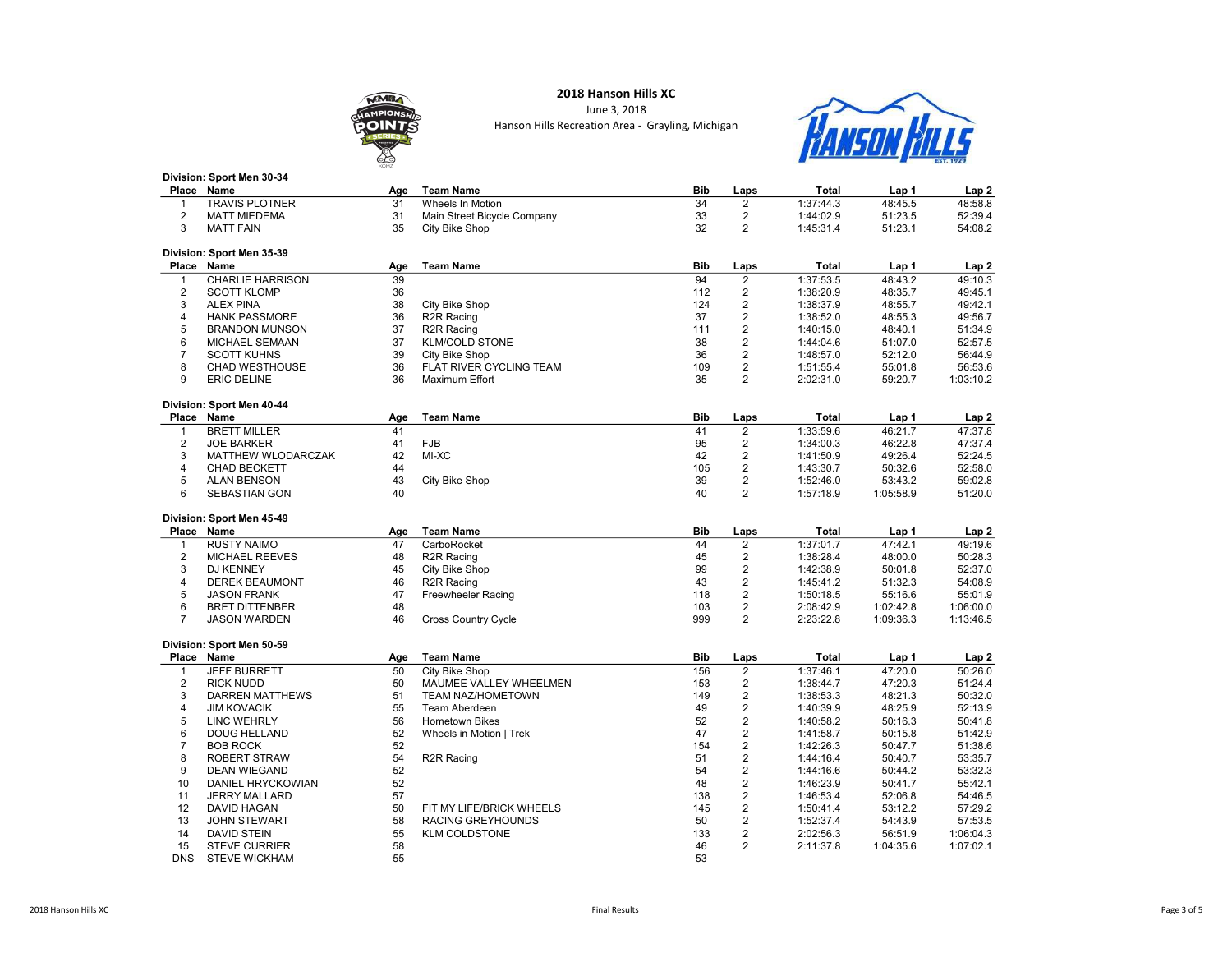## **MMB**

### 2018 Hanson Hills XC

June 3, 2018 Hanson Hills Recreation Area - Grayling, Michigan



#### Division: Sport Men 60-69

| Place          | Name                                      | Age | <b>Team Name</b>              | Bib        | Laps                    | <b>Total</b> | Lap 1     | Lap <sub>2</sub> |
|----------------|-------------------------------------------|-----|-------------------------------|------------|-------------------------|--------------|-----------|------------------|
| $\mathbf{1}$   | <b>DENNIS GUSTFSON</b>                    | 60  | Main Street Bicycle Company   | 137        | $\overline{2}$          | 1:47:17.4    | 52:56.7   | 54:20.7          |
| $\overline{2}$ | RANDAL VANT HUL                           | 61  | <b>Freewheeler Racing</b>     | 58         | $\overline{\mathbf{c}}$ | 1:48:08.5    | 52:48.7   | 55:19.7          |
| 3              | <b>BOB KIDDER</b>                         | 62  | <b>TERRYS CYCLE</b>           | 131        | $\overline{2}$          | 1:49:50.0    | 53:10.8   | 56:39.1          |
| 4              | <b>DON MARSH</b>                          | 63  | UNIVERSAL RACING              | 143        | $\overline{2}$          | 1:54:21.4    | 54:16.9   | 1:00:04.5        |
| 5              | <b>BILL LINDHOLLT</b>                     | 64  | Cross Country Cycle           | 132        | $\overline{2}$          | 1:57:40.6    | 57:21.6   | 1:00:19.0        |
| 6              | <b>DAN BISHOP</b>                         | 66  |                               | 55         | $\overline{2}$          | 2:04:14.8    | 59:59.3   | 1:04:15.4        |
| $\overline{7}$ | <b>JOE BIRD</b>                           | 61  | <b>MAINSTREET</b>             | 136        | $\overline{2}$          | 2:11:11.9    | 59:58.9   | 1:11:13.0        |
| <b>DNS</b>     | <b>GREG KARBOWSKI</b>                     | 62  |                               | 56         |                         |              |           |                  |
| <b>DNS</b>     | <b>CLIFFORD ONTHANK</b>                   | 65  |                               | 57         |                         |              |           |                  |
|                | Division: Sport Men 70 and Over           |     |                               |            |                         |              |           |                  |
|                | Place Name                                | Age | <b>Team Name</b>              | Bib        | Laps                    | <b>Total</b> | Lap 1     | Lap <sub>2</sub> |
| $\mathbf{1}$   | NIEL SCHARPHORN SR                        | 76  | Freewheeler Racing            | 60         | 2                       | 1:55:46.2    | 55:43.9   | 1:00:02.3        |
| $\overline{2}$ | PETER JOHNSON                             | 73  | Freewheeler Racing            | 59         | $\overline{2}$          | 1:56:22.7    | 55:41.7   | 1:00:40.9        |
|                |                                           |     |                               |            |                         |              |           |                  |
|                | Division: Sport Men Clydesdale            |     |                               |            |                         |              |           |                  |
|                | Place Name                                | Age | <b>Team Name</b>              | Bib        | Laps                    | <b>Total</b> | Lap 1     | Lap <sub>2</sub> |
| $\mathbf{1}$   | <b>JASON SPRING</b>                       | 44  | R <sub>2R</sub> Racing        | 135        | 2                       | 1:46:49.0    | 51:14.1   | 55:34.8          |
| $\overline{2}$ | <b>MATTHEW SHAFER</b>                     | 48  | R <sub>2R</sub> Racing        | 64         | $\overline{\mathbf{c}}$ | 1:59:03.2    | 57:59.3   | 1:01:03.9        |
| 3              | <b>ADAM AMSHAY</b>                        | 37  | Moxie                         | 61         | $\overline{2}$          | 2:05:04.1    | 59:12.8   | 1:05:51.2        |
| 4              | <b>SCOTT JENSEN</b>                       | 53  |                               | 63         | $\overline{\mathbf{c}}$ | 2:10:21.5    | 1:02:23.7 | 1:07:57.7        |
| 5              |                                           | 42  | <b>CUSTER CYCLERY</b>         | 114        | $\overline{c}$          | 2:19:52.7    | 1:07:27.3 | 1:12:25.4        |
|                | <b>SEAN EVANS</b>                         |     |                               |            | $\overline{2}$          |              |           |                  |
| 6              | <b>JAMES CULLISON</b>                     | 50  | Roll Models Racing            | 62         |                         | 2:31:05.7    | 1:07:26.2 | 1:23:39.5        |
| <b>DNF</b>     | <b>TODD SHEPERD</b>                       | 48  |                               | 65         | $\mathbf{1}$            | 1:22:56.5    | 1:22:56.5 |                  |
|                | Division: Sport-Beginner Fat Bike Open    |     |                               |            |                         |              |           |                  |
|                | Place Name                                | Age | <b>Team Name</b>              | Bib        | Laps                    | <b>Total</b> | Lap 1     | Lap <sub>2</sub> |
| $\mathbf{1}$   | <b>BRYAN ROSE</b>                         | 44  | Spoke Life Cycles             | 66         | 2                       | 1:39:42.5    | 49:02.3   | 50:40.1          |
|                |                                           |     |                               | 91         |                         |              |           | 53:37.2          |
| $\overline{2}$ | <b>FRED MCGILL</b>                        | 48  | Rays Bike Shop Send Squad     |            | $\overline{2}$          | 1:44:10.8    | 50:33.5   |                  |
| 3              | <b>IVAN STRETTEN IV</b>                   | 48  |                               | 152        | $\overline{2}$          | 2:04:06.4    | 59:47.2   | 1:04:19.2        |
| 4              | <b>STEVE BALOGY</b>                       | 52  |                               | 139        | $\overline{2}$          | 2:13:23.5    | 1:04:42.3 | 1:08:41.2        |
| 5              | <b>JOHN FORD</b>                          | 57  |                               | 151        | $\overline{2}$          | 2:32:56.5    | 1:12:14.5 | 1:20:41.9        |
|                |                                           |     |                               |            |                         |              |           |                  |
|                | Division: Sport-Beginner SingleSpeed Open |     |                               |            |                         |              |           |                  |
|                | Place Name                                | Age | <b>Team Name</b>              | Bib        | Laps                    | <b>Total</b> | Lap 1     | Lap <sub>2</sub> |
| 1              | <b>KEVIN LAROE</b>                        | 53  | Wheels In Motion              | 148        | 2                       | 1:43:43.6    | 50:20.5   | 53:23.1          |
|                | Division: Beginner Women 11-14            |     |                               |            |                         |              |           |                  |
|                | Place Name                                | Age | <b>Team Name</b>              | Bib        | Laps                    | <b>Total</b> | Lap 1     |                  |
| 1              | <b>GWEN URBAIN</b>                        | 14  | Norte                         | 67         | $\mathbf{1}$            | 59:42.2      | 59:42.2   |                  |
|                |                                           |     |                               |            |                         |              |           |                  |
|                | Division: Beginner Women 19 and Over      |     |                               |            |                         |              |           |                  |
|                | Place Name                                | Age | <b>Team Name</b>              | <b>Bib</b> | Laps                    | <b>Total</b> | Lap 1     |                  |
| $\mathbf{1}$   | <b>HOLLY TAYLOR</b>                       | 45  | <b>TEAM SPIN Bicycle Shop</b> | 69         | $\mathbf{1}$            | 59:31.8      | 59:31.8   |                  |
| $\overline{2}$ | <b>JESSICA RUCKLE</b>                     | 30  |                               | 68         | $\mathbf{1}$            | 1:00:04.1    | 1:00:04.1 |                  |
| 3              | <b>JESSICA HARRISON</b>                   | 32  |                               | 142        | $\mathbf{1}$            | 1:25:11.9    | 1:25:11.9 |                  |
| $\overline{4}$ | <b>SHANNON YARAB</b>                      | 46  |                               | 70         | $\mathbf{1}$            | 1:49:18.7    | 1:49:18.7 |                  |